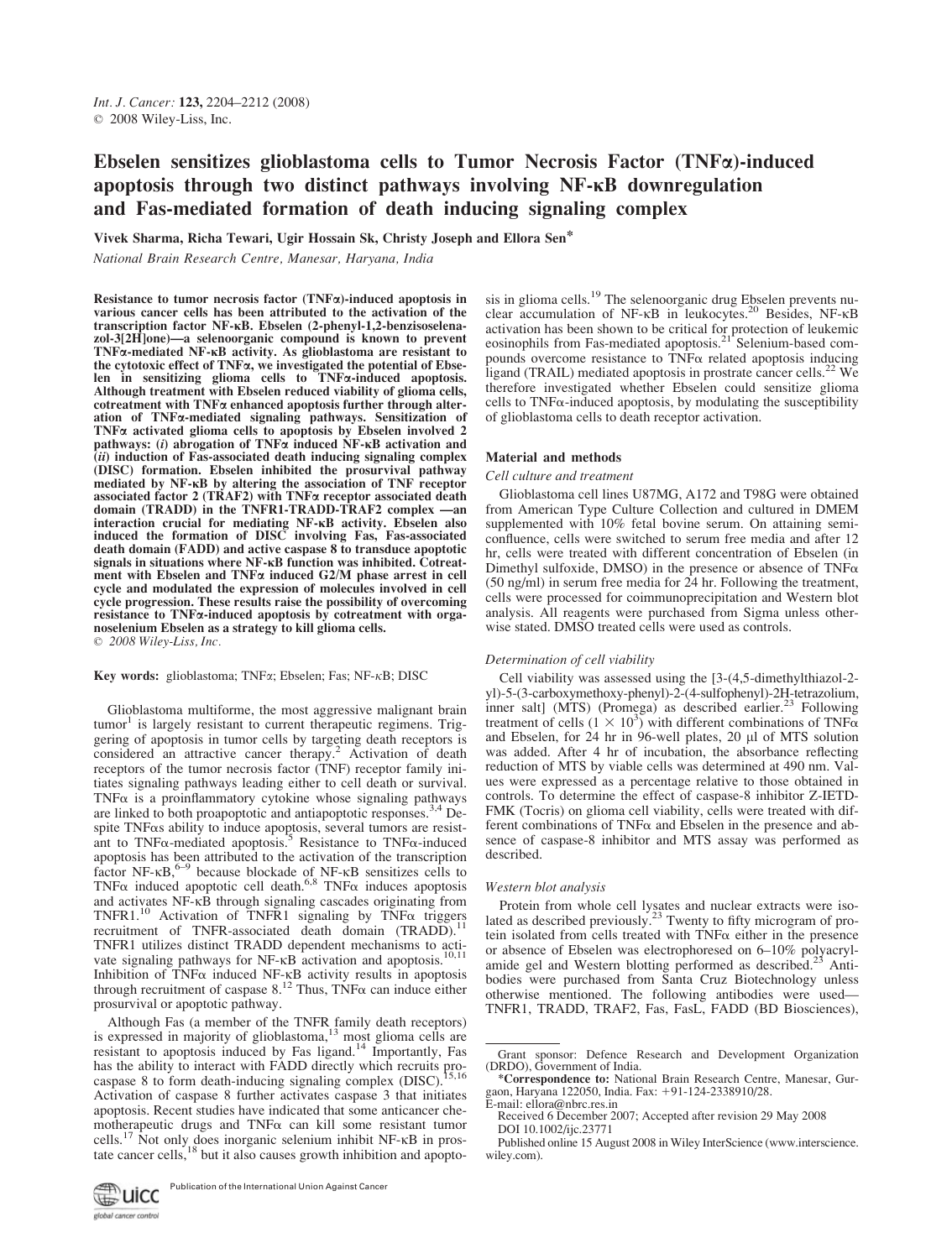caspase 8 (Calbiochem), p65 NF-KB, cMyc and p21. Secondary antibodies were purchased from Vector Laboratories. After addition of chemiluminescence reagent (Amersham), blots were exposed to Chemigenius, Bioimaging System (Syngene) for developing and images were captured using Genesnap software (Syngene). The blots were stripped and reprobed with anti- $\beta$ -tubulin to determine equivalent loading as described.<sup>2</sup>

#### Coimmunoprecipitation

For immunoprecipitation of DISC, 50–100 µg protein lysates from glioma cells treated with different combination of  $TNF\alpha$  and Ebselen were immunoprecipitated with anti-Fas antibody overnight at  $4^{\circ}$ C. The lysates were then incubated with 30  $\mu$ l of protein G Plus-sepharose (Amersham) at room temperature for 2–4 hr. Beads were pelleted, washed 3 times in lysis buffer and resolved on sodium dodecyl sulfate (SDS)-polyacrylamide gels. Western blots were performed to determine the recruitment of FADD, FAS and caspase-8 to the DISC. To investigate the association of TRADD and TRAF2 with TNFR1, 50–75 µg protein lysates from treated cells were immunoprecipitated with anti-TNFR1 antibody and Western blots were performed to determined TRADD and TRAF2 levels in the complex.

#### Surface staining of TNFR1

Cell surface TNFR1 expression on glioma cells treated with Ebselen or TNF $\alpha$  or both for 24 hr was measured in an immunofluorescence flow cytometry assay.  $10^6$  cells were collected by centrifugation, washed with PBS and incubated with anti-TNFR1 for 40 min at 4°C. Following incubation cells were washed and incubated with secondary Ab (anti-rabbit conjugated to FITC). After a further incubation for 30 min on ice, cells were washed and resuspended in 500 µl of PBS. Staining was then measured by flow cytometry on FACS Calibur (BD Biosciences) using the Cell-Quest analysis program (Becton Dickinson, Mountain View, CA).

#### Assay of caspases 3 and 8 activities

The Colorimetric Assay kits for caspases 3 and 8 (Sigma) were used to determine the enzymatic activity of caspases in glioma cells treated with  $TNF\alpha$  in the presence and absence of Ebselen. The assay is based on spectrophotometric detection of the chromophore  $p$ -nitroaniline ( $p$ NA) after cleavage from the substrate peptides conjugated to pNA. The substrate peptides used for the colorimetric assay of caspase 3 and 8 were Ac-DEVD and Ac-IETD, respectively. Following treatment, cells were lysed with the provided lysis buffer and 100 µg of the protein lysates were incubated with the colorimetric substrate with assay buffer provided at  $37^{\circ}$ C for 2 hr in a 96-well microplate. The pNA released by cleavage of the peptide was quantified spectrophotometrically at 405 nm in a microtiter plate reader.

#### Luciferase reporter gene assay

The NF-KB luciferase plasmid was obtained from Clontech (was a kind gift from Dr. Nihar Ranjan Jana, NBRC). For the reporter gene assay, transfection with NF- $\kappa$ B luciferase construct was carried using Lipofectamine 2000 (Invitrogen-Life Technologies), according to manufacturer's instruction. After transfection, cells were further incubated for 48 hr. For the last 24 hr, the cells were left either untreated or treated with Ebselen or TNF $\alpha$  or both. Lysates of the transfections were prepared using passive lysis buffer (Promega) and luciferase assays were performed using the Luciferase Assay System (Promega) as recommended by the manufacturer. The results are expressed as fold activity over the vector control.<sup>24</sup>

## Flow cytometric analysis of DNA content

To determine the effect of  $TNF\alpha$  and Ebselen on cell cycle progression in glioma cell lines, FACS analysis of DNA content was performed as described.<sup>25</sup> Control and cells treated with different combinations of TNF $\alpha$  and Ebselen were fixed in 70% ethanol and stored at  $-20^{\circ}$ C. The fixed cells were washed in PBS, resuspended in propidium iodide solution (BD Biosciences) for 20 min at room temperature and flow cytometric analysis of  $10<sup>6</sup>$  cells were carried out using Cell Quest program on FACS Calibur (Becton Dickinson). The percentages of cells in the G1, S and G2/ M phases of the cell cycle were analyzed with the Mod Fit LT program as described. $<sup>2</sup>$ </sup>

## Statistical analysis

All comparisons between groups were performed using twotailed Paired Student's *t*-test. All values of  $p$  less than 0.05 were taken as significant.

## Results

## Ebselen sensitizes human glioma cells to TNFa-induced apoptosis

Treatment of glioma cells with increasing concentration of Ebselen indicated that although treatment with 10 and 25  $\mu$ M of Ebselen had no effect on cell viability,  $\sim$ 35% reduction in viability was observed in cells treated with 50  $\mu$ M of Ebselen for 24 hr. In cells treated with  $75 \mu M$  concentration of Ebselen, the viability was similar to that observed at 50  $\mu$ M concentration (Fig. 1*a*).

On the basis of these results, we chose the concentration of 50 lM for further characterization of Ebselen induced cell death. Combined use of some anticancer chemotherapeutic drugs and  $TNF\alpha$  has been reported to synergistically kill certain resistant tumor cells.<sup>17</sup> As induction of apoptosis by selenium in human glioma has been reported,<sup>26</sup> we investigated whether seleno-organic compound Ebselen could sensitize glioma cells to  $TNF\alpha$ -induced apoptosis. To determine the cytotoxic effects of  $TNF\alpha$  on human malignant glioma cell lines, MTS assay was performed on A172, T98G and U87MG cells treated with different concentrations (25, 50, 75 and 100 ng/ml) of TNF $\alpha$  for 24 hr (data not shown). As all the glioma cell lines tested were resistant to  $TNF\alpha$  irrespective of the treatment concentration, we chose 50 ng/ml concentration of TNF $\alpha$  to study the effect of Ebselen on TNF $\alpha$  treated glioma cells (Fig. 1b). Treatment of A172, T98G and U87MG cells with 50  $\mu$ M Ebselen for 24 hr resulted in  $\sim$ 30% decrease in viability (Fig. 1b). The decreased viability of Ebselen treated glioma cells was further reduced in the presence of TNF $\alpha$ . Approximately 50% decrease in cell viability was observed in  $TNF\alpha$  treated A172 and T98G cells treated with Ebselen, viability of U87MG cells was reduced  $\sim$ 40% when compared with control (Fig. 1b). Thus, a significant  $\sim$ 1.6-fold decrease in cell viability was observed when glioma cells were treated with a combination of Ebselen and  $TNF\alpha$ , when compared with Ebselen alone.

We next determined the levels of active caspase-3 in cells treated with  $TNF\alpha$  in the presence and absence of Ebselen. Although the expression of active caspase-3 in glioma cells was unaffected by TNF $\alpha$  treatment (Fig. 1c), a significant 1.8-, 2.0and 2.1-fold increase in caspase-3 activity was observed in U87MG, A172 and T98G cells, respectively, upon exposure to Ebselen when compared with the control. This enhanced caspase-3 activity were further elevated to  $\sim$  2.4, 3.0 and 3.3- fold in U87MG, T98G and A172 cells, respectively, treated with a combination of Ebselen and TNF $\alpha$  when compared with the control (Fig. 1c). Because the activation of caspase-3-like proteases is cru-<br>cial in apoptotic cell death,<sup>27</sup> these results suggest that Ebselen induce apoptosis in glioma cells.

## Ebselen affects the expression of molecules associated with TNF<sub> $\alpha$ </sub> induced signaling event

To understand the mechanism involved in susceptibility of glioma cells to  $TNF\alpha$ -induced apoptosis in the presence of Ebselen, we examined the expression of molecules involved in signaling by TNF $\alpha$ . Overexpression of TRADD<sup>11</sup> or TNFR1<sup>15</sup> triggers apoptosis through activation of signaling pathways associated with<br>TNFR1.<sup>10</sup> Activation of TNFR1 signaling by TNF $\alpha$  triggers TNFR1.<sup>10</sup> Activation of TNFR1 signaling by TNF $\alpha$  triggers recruitment of TRADD and TRAF2 into the receptor complex,<sup>12</sup>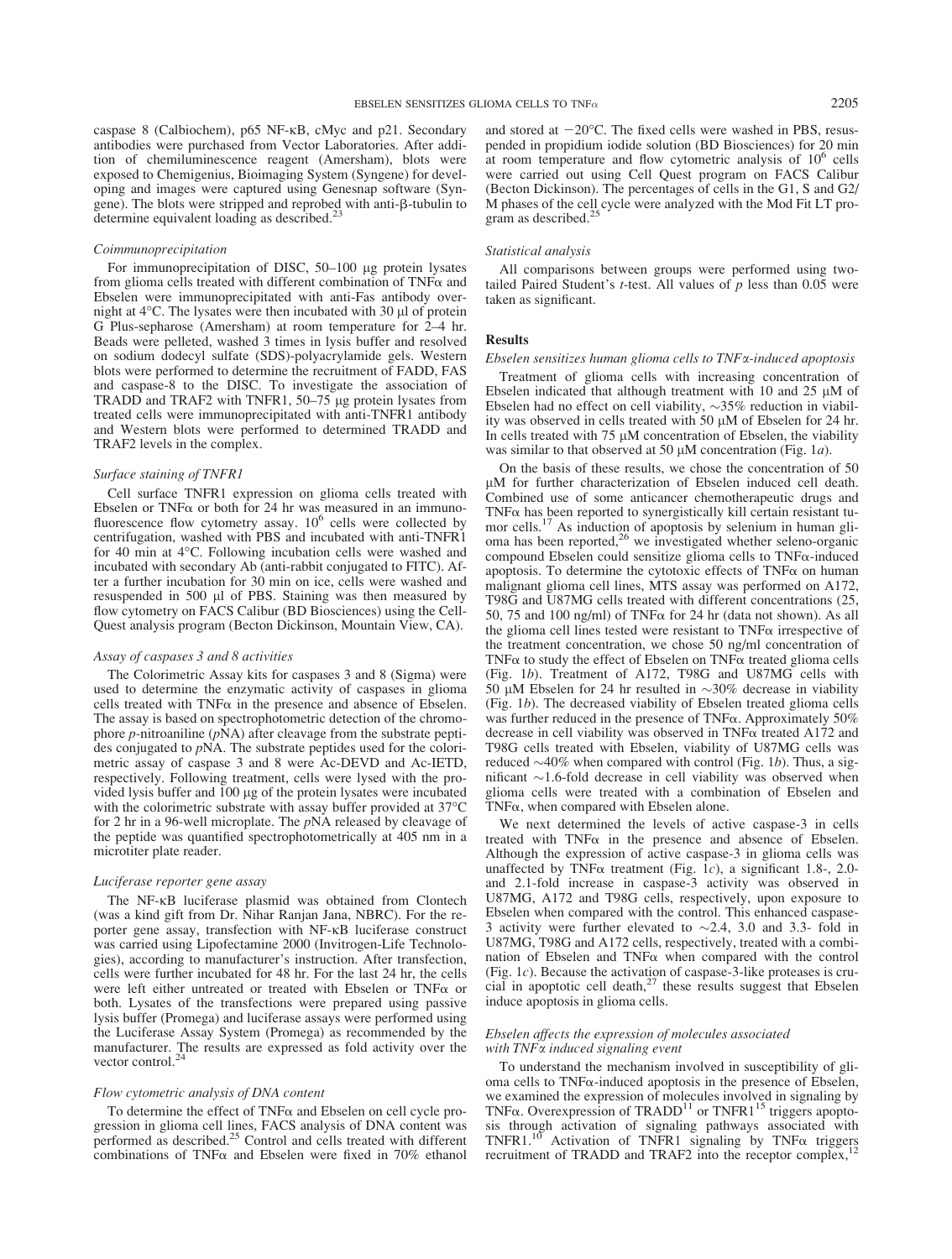

FIGURE  $1$  – Ebselen sensitizes glioma cells to TNF $\alpha$ -induced apoptosis. (a) Viability of glioma cells treated with different concentration of Ebselen was determined by MTS assay. The graph represents the percentage viable cells observed when A172, T98G and U87MG glioma cells were treated with 10, 25, 50 and 75  $\mu$ M of Ebselen for 24 hr. (b) Viability of glioma cells treated with Ebselen in the presence and absence of TNFa was determined by MTS assay. The graph represents the percentage viable cells of control observed when A172, T98G and U87MG cells were treated with either 50 µM of Ebselen or 50 ng/ml TNF $\alpha$  or both for 24 hr. (c) Fold increase in caspase-3 activity in A172, T98G and U87MG cells treated with different combination of Ebselen and TNF $\alpha$  for 24 hr, as determined by the Caspase-3 activity assay. Values in  $(a)$ ,  $(b)$  and  $(c)$  represents the mean  $\pm$  SEM from 3 independent experiments. \*, Significant change from control  $(p < 0.05)$ . T and E denote TNF $\alpha$  and Ebselen, respectively. #, significant change from Ebselen alone.

subsequently eliciting activation of NF- $\kappa$ B.<sup>28</sup> NF- $\kappa$ B activation is involved in mediating resistance to  $TNF\alpha$ -induced apoptosis.<sup>6</sup> We therefore investigated the expression of TNFR1, TRADD and TRAF2 expression in cells treated with  $TNF\alpha$  in the presence and absence of Ebselen. The increase in TNFR1 expression observed in TNFa treated A172, T98G and U87MG cells, was downregulated in the presence of Ebselen (Fig. 2a). Treatment with Ebselen alone had no effect on TNFR1 expression in T98G. However, an

## 2206 SHARMA ET AL.

increase in TNFR1 levels in A172 and decrease in U87MG was observed in the presence of Ebselen alone (Fig. 2a). On the other hand, the slight increase in TRADD level observed in A172, T98G and U87MG treated with  $TNF\alpha$  was further elevated in the presence of Ebselen. Treatment with Ebselen alone also resulted in increased TRADD expression when compared with the control (Fig. 2a). Interestingly, the increase in TRAF2 level observed in TNFa treated A172, T98G and U87MG cells when compared with control, were downregulated in the presence of Ebselen (Fig. 2a).

## Ebselen decreases the expression of TNFR1 on the surface of TNFa treated glioma cells

As elevated TNFR1 levels observed in TNF $\alpha$  treated glioma cells was decreased in the presence of Ebselen, and because this change represents the amount of TNFR1 in cell lysates independent of its cell surface localization, we analyzed surface expression of TNFR1 by FACS to determine the actual fraction of TNFR1 that interacts with its ligand. The expression of TNFR1 (black) on the surface of untreated glioma cells were elevated in the presence of TNF $\alpha$  (dotted) (Fig. 2b). Although treatment with Ebselen alone had no effect on TNFR1 expression (dashed), a decrease in surface expression of TNFR1 was observed in TNF $\alpha$  treated cells in the presence of Ebselen (gray), when compared with those cells treated with TNF $\alpha$  alone (Fig. 2b). These results confirmed the Western blot data that, Ebselen downregulates the elevated TNFR1 levels observed in TNF $\alpha$  treated glioma cells.

## Ebselen increases TRADD and decreases TRAF2 levels in the TNFR1-TRADD-TRAF2 signaling complex in TNFa treated cells

Elevated expression of TRADD and interaction of TRADD with TNFR1 has been shown to trigger apoptosis.<sup>10,11</sup> Besides, TNF $\alpha$  is known to trigger the assembly of a TNFR1-TRADD-TRAF2 signaling complex,<sup>29</sup> that mediates constitutive NF- $\kappa$ B activation.<sup>30</sup> As increase in TRADD and TNFR1 expression was accompanied by changes in TRAF2 levels, we next investigated the status of TNFR1, TRADD and TRAF2 in this complex in  $TNF\alpha$  treated cells both in the presence and absence of Ebselen. Lysates from A172 and T98G cells treated with different combinations of Ebselen and  $TNF\alpha$  was immunoprecipitated with TNFR1 and the immunoprecipitates were probed with TRADD and TRAF2 antibody. The increased TRADD level observed in the immunoprecipitate of TNFa treated cells when compared with control, was further elevated in the presence of Ebselen (Fig. 2c). The amount of TRAF2, which coprecipitated with TRADD, was greater in TNF $\alpha$  treated cells when compared with control (Fig. 2c). Treatment with Ebselen decreased TRAF2 levels in the complex slightly. However, TRAF2 level in TNF $\alpha$  treated cells was downregulated in the presence of Ebselen (Fig. 2c). In the signaling mediated by the TNFR1-TRADD-TRAF2 complex, TRAF2 is dispensable for apoptosis but it is essential for NF-KB activa- $\frac{10,11}{2}$  An increased expression of TRADD in the complex concurrent with decreased TRAF2 expression could have resulted in apoptosis through decreased activation of antiapoptotic NF- $\kappa$ B in cells receiving Ebselen and  $TNF\alpha$  cotreatment.

## Ebselen inhibits  $NF$ - $\kappa$ B activity in TNF $\alpha$  treated gliomas

TNF $\alpha$  activates NF- $\kappa$ B, and inhibition of NF- $\kappa$ B activity results in apoptosis by recruiting caspase 8.<sup>12</sup> The decrease in TRAF2 in the TNFR1-TRADD-TRAF2 complex indicated reduced NF- $\kappa$ B activity in Ebselen and  $TNF\alpha$  treated cells. We therefore determined, NF-KB levels in nuclear extracts from glioma cells treated with  $TNF\alpha$  in the presence or absence of Ebselen. The level of p65 (RelA) subunit of NF- $\kappa$ B was elevated in TNF $\alpha$  treated A172, T98G and U87MG cells when compared with the control. However, treatment with TNF $\alpha$  in the presence of Ebselen attenuated p65 expression to levels comparable to that of untreated control (Fig. 3a). Interestingly, treatment of glioma cells with Ebselen alone also downregulated p65 expression below the basal level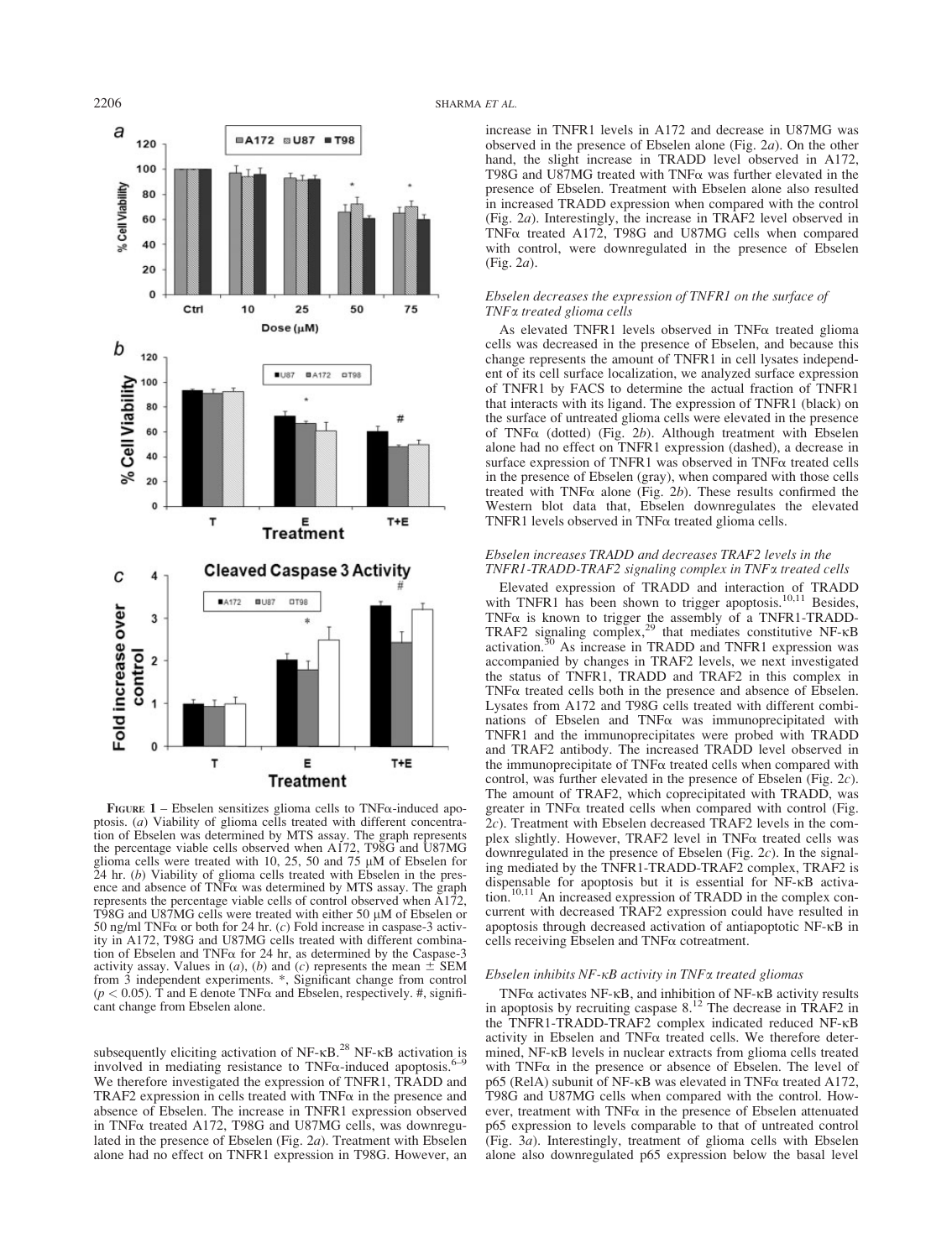

FIGURE 2 – Ebselen alters TNF $\alpha$  induced signaling to decrease association of TRAF2 with TRADD in TNFR1-TRADD-TRAF2 complex in TNFa treated glioma cells. (a) Expression of molecules associated with TNFa-mediated signaling events in A172, T98G and U87MG cells treated with different combinations of Ebselen and TNFa. The expressions of TNFR1, TRADD and TRAF2 in cells treated with TNFa or Ebselen or both for 24 hr were analyzed by Western blotting. A representative blot is shown from 3 independent experiments with identical results. Blots were reprobed for  $\beta$  tubulin to establish equivalent loading. (b) Ebselen decreases the increased TNFRI expression in TNF $\alpha$  treated glioma cells. Cell surface expression of TNFR1 on glioma cells treated with either TNF $\alpha$  or Ebselen or both for 24 hr, was assayed by FACS as described in Material and methods section. A representative data is shown from 2 independent experiments with identical trend. (c) A172 and T98G cells were treated with TNF $\alpha$  in the presence or absence of Ebselen for 24 hr and the lysates were immunoprecipitated (IP) with anti-TNFR1. Western blot analysis was performed and blots were probed with antibodies to TRADD and TRAF2. Increased TRADD and TRAF2 coprecipitated with TNFR1 in TNFa treated cells when compared with control. Further increase in TRADD and abrogation of TRAF2 level in the complex was observed in TNFa treated cells in the presence of Ebselen. A representative blot is shown from 2 independent experiments with identical results. C, T and E denote control,  $TNF\alpha$  and Ebselen, respectively.

(Fig. 3a). Thus, Ebselen not only abrogated the elevated NF- $\kappa$ B level induced by TNF $\alpha$  (Fig. 3*a*), but was also capable of decreasing the basal level of NF-KB. These observations indicate that TNF $\alpha$  enhances and Ebselen downregulates NF- $\kappa$ B level in TNF $\alpha$ treated gliomas.

## $E$ bselen inhibits  $TNF$ α-induced  $NF$ - $\kappa B$  reporter gene expression in glioma cells

As Ebselen decreased TNF $\alpha$  treated NF- $\kappa$ B expression in the nucleus, we performed Luciferase reporter assay to determine whether Ebselen increases sensitivity to  $TNF\alpha$ -induced apoptosis by decreasing NF-KB activity. Transfection of A172, T98G and U87MG cells with NF-KB luciferase construct followed by activation with TNF $\alpha$  produced a significant  $\sim$ 11, 3 and 2.6-fold increase in luciferase activity over the vector control, respectively (Fig. 3b). Not only did treatment with Ebselen result in a significant 50% decrease in NF-KB activity when compared with untreated control, but Ebselen was also able to significantly reduce  $TNF\alpha$  induced  $NF-\kappa B$  activity in all the glioma cell lines (Fig. 3b).

## Ebselen increases DISC formation in TNFa treated glioma by enhancing association of Fas with FADD and elevating active caspase 8 expression

The TNFR1-TRADD-TRAF2 signaling complex triggered by  $TNF\alpha$  induces prosurvival  $NF-KB$ .<sup>29</sup> However, TRADD-TRAF2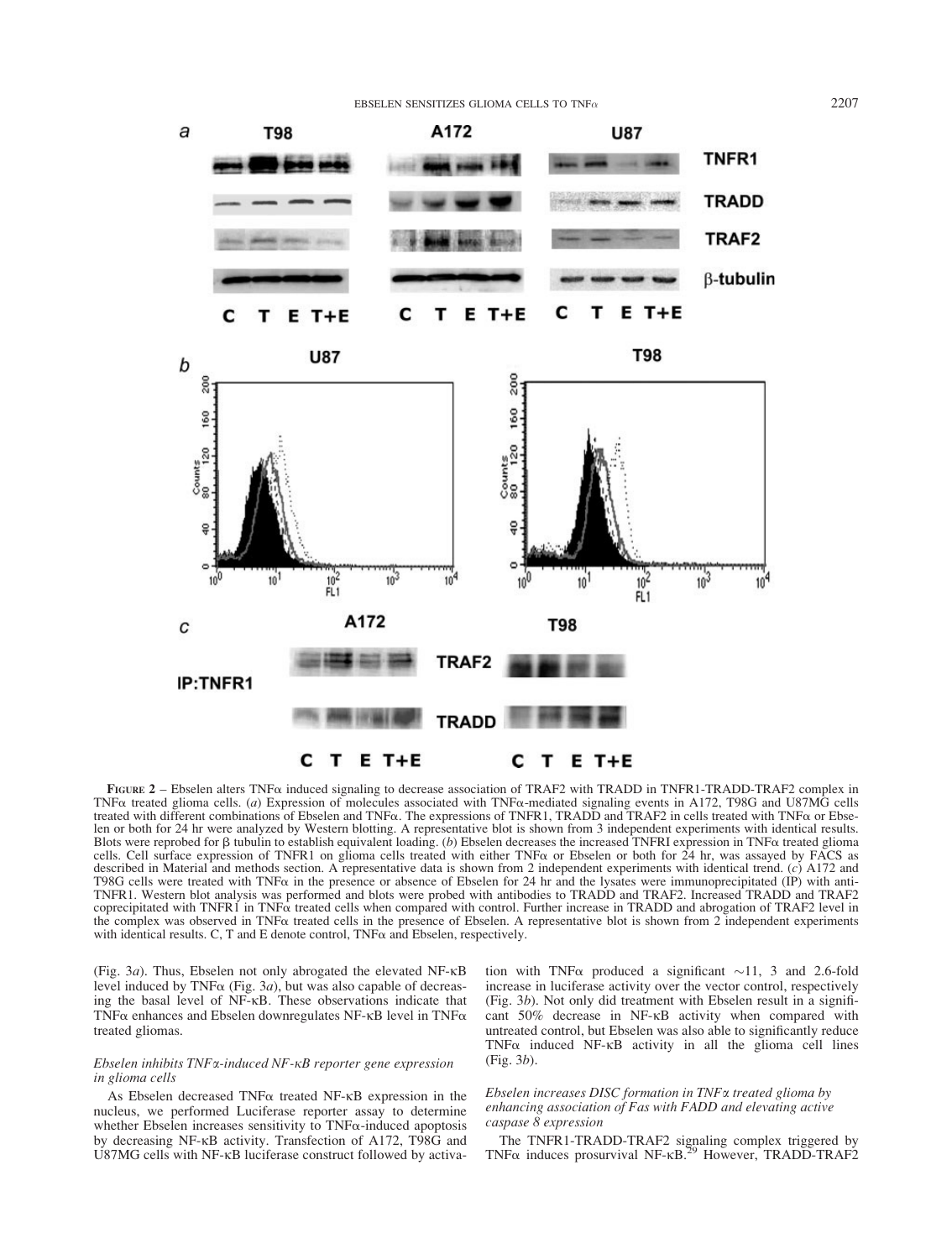



FIGURE 3 – Ebselen downregulates TNF $\alpha$ -mediated increase in NF-<br> $\kappa$ B activity. (*a*) Ebselen decreases nuclear NF- $\kappa$ B p65 level in TNF $\alpha$ treated gliomas. Western blot analysis demonstrates NF-KB p65 expression in the nuclear extracts of A172, T98G and U87MG cells treated with either  $TNF\alpha$  or Ebselen or both. A representative blot is shown from 3 independent experiments with identical results. (b) Following transient transfection of glioma cells with NF-KB luciferase reporter constructs, cells were treated with either  $TNF\alpha$  or Ebselen or both. After 24 hr luciferase reporter assay was performed to determine NF-KB activity. The graph represents fold change in activity over control vector. Values represent the means  $\pm$  SEM from 3 independent experiments.  $*$ , Significant increase from untreated control;  $*$ , significant decrease from untreated control; \*\*, significant decrease from TNF $\alpha$  treated cells ( $p < 0.05$ ).

complex can disassociate from TNFR1 to form a second complex with FADD and caspase 8. Apoptosis is activated by this second complex under conditions in which the signal from TNFR1- TRADD-TRAF2 complex fails to activate  $N$ F- $\kappa$ B.<sup>31</sup> Moreover, activation of Fas signals caspase-dependent apoptotic cell death in sensitive cells. Stimulation of Fas results in the recruitment of adaptor molecule FADD,<sup>32</sup> that interacts with procaspases-8 to form DISC. This complex stimulates caspase 8 activation, subsequently leading to apoptotic cell death through activation of caspase 3. As caspase 3 levels were elevated in cells treated with Ebselen and  $TNF\alpha$ , we performed Western blot analysis to determine the levels of FADD, FasL and Fas in these cells. Treatment with  $TNF\alpha$  alone had no effect on the expression of FasL in all the cell lines. Although expression of FasL was elevated in A172 and T98G upon treatment with Ebselen, the levels was unaffected in Ebselen treated U87MG. However, treatment with a combination of both Ebselen and  $TNF\alpha$  elevated FasL expression in all the cell lines (Fig. 4a). Although treatment with  $TNF\alpha$  elevated Fas levels in T98G when compared with the control, no such change was observed in A172 and U87MG cells. However, a marked increase in Fas levels was observed in A172, T98G and U87MG cells treated with a combination of  $TNF\alpha$  and Ebselen. Treatment with Ebselen alone had no effect on Fas levels (Fig. 4a).The expression of FADD remained comparable between the different treatments and neither Ebselen nor  $TNF\alpha$  or a combination of both had any effect on FADD expression in T98G cells (Fig. 4a). However, an increase in FADD expression was observed in A172 and U87MG treated with Ebselen either in the presence or absence of TNF $\alpha$  (Fig. 4a).

As FasL and Fas levels were elevated in Ebselen and TNFa treated cells and because increased caspase 8 activity is associated with the formation of DISC involving FADD and Fas, coimmunoprecipitation experiments were performed to determine Fas, FADD and caspase 8 levels. Lysates from A172 treated with  $TNF\alpha$  in the presence or absence of Ebselen were immunoprecipitated with anti-Fas antibody, followed by Western blotting with antibodies to FADD and caspase 8. Although the expression of Fas and FADD in DISC from cells treated with TNFa was comparable to the control, an increase in both was observed in cells treated with either Ebselen or TNF $\alpha$  and Ebselen (Fig. 4b). Although the expression of cleaved caspase 8 was comparable between control, TNFa and Ebselen treated cells, a dramatic increase in active caspase-8 was observed upon treatment with a combination of TNF $\alpha$  and Ebselen (Fig. 4b).

Because increase in active caspase-8 level was observed in the DISC from cells treated with  $TNF\alpha$  in the presence of Ebselen, we determined the levels of caspase-8 activity in cells treated with various combinations of  $TN\hat{F}\alpha$  and Ebselen. Although treatment of glioma cells with  $TNF\alpha$  alone had no effect on caspase-8 activity, a 3.5, 5 and 5.3-fold increase in caspase-8 activity was observed in U87MG, A172 and T98G cells in the presence of Ebselen (Fig. 4c). A further increase in caspase 8 activity by 7, 7.8 and 9.6-fold was observed in U87MG, T98G and A172, respectively, upon treatment with a combination  $TNF\alpha$  and Ebselen when compared with control (Fig.  $4c$ ). Thus, treatment of glioma cells with a combination of  $TNF\alpha$  and Ebselen, significantly elevates caspase-8 activity.

To further confirm the involvement of caspase-8 activity in Ebselen induced increased sensitization of  $TNF\alpha$  treated glioma cells to apoptosis, the viability of cells treated with  $TNF\alpha$  and Ebselen in the presence and absence of caspase-8 inhibitor was investigated. The decreased cell viability observed in the presence of either Ebselen or a combination of Ebselen and TNFa, was abrogated in the presence of caspase-8 inhibitor to the levels of untreated control (Fig. 4d).

#### Ebselen effect molecules associated with cell cycle progression

As  $TNF\alpha$  induces the expression of cMyc involved in cell cycle progression,<sup>33</sup> we investigated the effect of Ebselen on the expression of these molecules. Ebselen downregulated cMyc expression both in the presence and absence of TNF $\alpha$  in A172, T98G and U87MG glioma (Fig. 5a). Because p21 functions as a transcriptional repressor of the myc,  $34$  which can consequently arrest cells in G2/M phase of the cell cycle,<sup>35</sup> we investigated p21 levels in cells treated with either TNF $\alpha$  or Ebselen or both. The level of  $p21$  was unaffected by treatment with TNF $\alpha$ , which remained comparable to the control. However, an increase in p21 level was observed in cells treated with Ebselen and TNF $\alpha$  (Fig. 5*a*). In A172 cells an increase in p21 levels was also observed in cells treated with Ebselen alone (Fig. 5a).

An increase in p21 expression in cells treated with either Ebselen or Ebselen and TNF $\alpha$ , indicated an alteration in cell cycle progression. We next performed FACS analysis to determine the cell cycle profile of cells treated with different combination of Ebselen and TNF $\alpha$ . Glioma cells were exposed to TNF $\alpha$  or Ebselen or both for 24 hr and subsequently processed for cell cycle analysis. A dramatic 3-fold increase of cells at the G2/M phase in A172 treated with Ebselen and TNF $\alpha$ , whereas treatment with either Ebselen or TNF $\alpha$  had no significant effect on the percentage of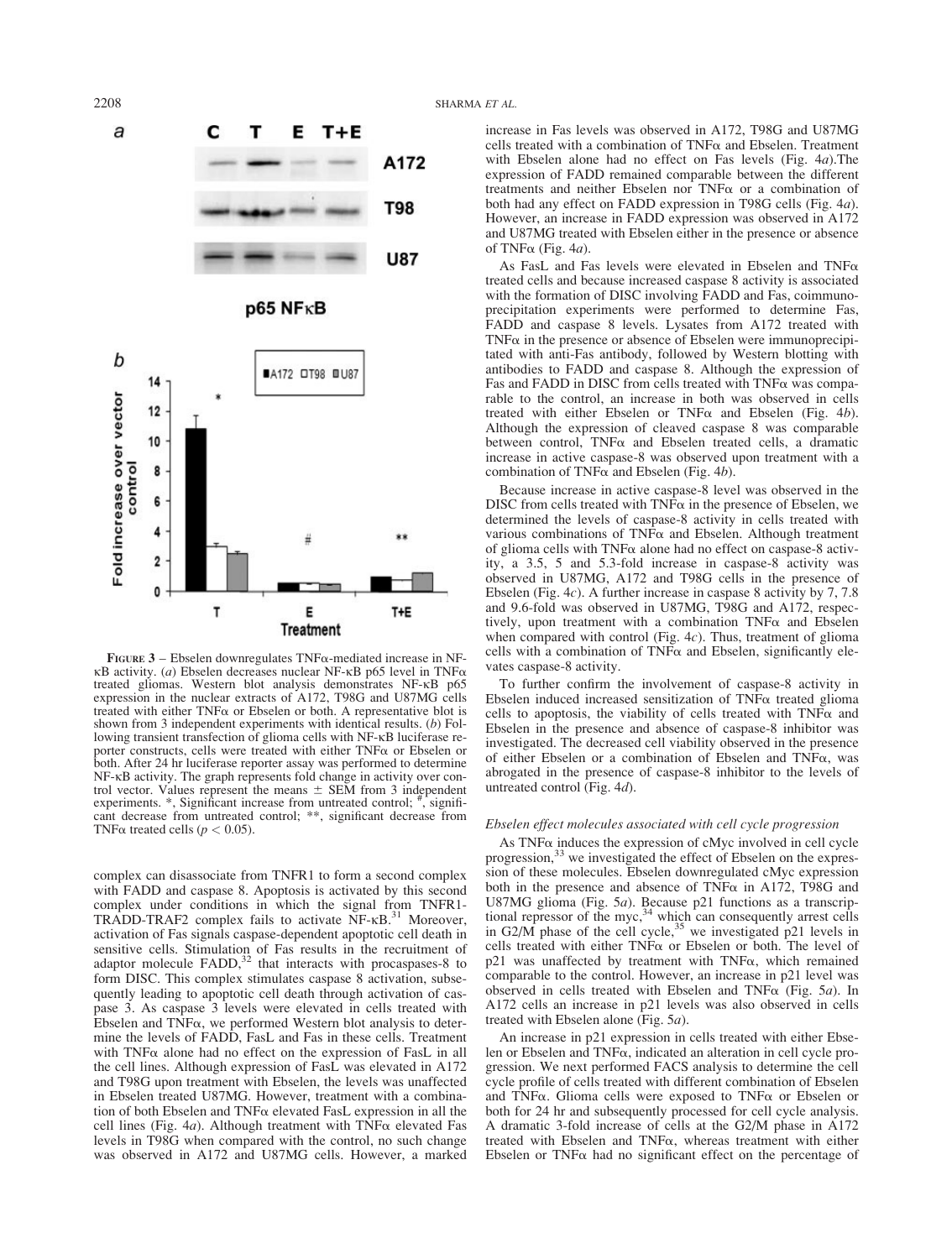## EBSELEN SENSITIZES GLIOMA CELLS TO TNF $\alpha$  2209



FIGURE  $4$  – Ebselen increases caspase-8 activity in TNF $\alpha$  treated glioma cells through increased formation of death inducing signaling complex (DISC) involving increased association of FAS with FADD. (a) Western blot analysis demonstrating expression of Fas, FasL and FADD in A172, T98G and U87MG cells treated with either TNFa or Ebselen or both. A representative blot is shown from 3 independent experiments with identical results. Blots were reprobed for  $\beta$  tubulin to establish equivalent loading. (b) Formation of death inducing signaling complex (DISC) in A172 cells treated with either TNF $\alpha$  or Ebselen or both were analyzed by coimmunoprecipitation. Proteins lysates from glioma treated with TNFa in the presence or absence of Ebselen were immunoprecipitated with anti-Fas antibody, followed by Western blotting with anti FADD and caspase 8. Increased DISC formation associated with elevated active caspase 8 levels was observed in Ebselen and TNFa treated glioma cells. Reprobing with anti-Fas antibody indicated an increase in Fas levels in the complex in Ebselen and TNFa treated glioma cells. A representative blot is shown from 2 independent experiments with identical results. C, T and E denote control, TNFa and Ebselen, respectively. (c) Fold increase in caspase-8 activity in A172, T98G and U87MG cells treated with different combination of Ebselen and TNF $\alpha$  for 24 hr, as determined by the Caspase-8 activity assay.(d) Cell viability as determined by MTS assay after treatment of cells with different combinations of Ebselen and TNF $\alpha$  in the presence or absence of caspase 8 inhibitor Z-IETD-FMK. Values in (c) and (d) represent the mean  $\pm$  SEM from 3 independent experiments.  $*$ , Significant change from control ( $p < 0.05$ ). #, Significant change from Ebselen alone; ##, significant change from Ebselen or Ebselen and  $TNF\alpha$  treated cells.

cells in the G2/M phase (Fig. 5b). These results were not surprising as increased p21 levels in these cells suggested a possible G2/ M arrest. Our results indicate that, Ebselen in combination with TNF $\alpha$  causes an enhanced accumulation of cells at G2/Mphase of the cell cycle. Similar trend was observed in T98G and U87MG cells (data not shown).

## Discussion

Resistance to apoptosis is one of the main reasons for failure of anticancer treatments in tumor cells. Glioblastoma cells are usually resistant to apoptosis induced by death receptor ligands

despite Fas expression. Although Fas a member of the TNFR family death receptors triggers apoptosis, TNFR1 is an inducer of antiapoptotic NF- $\kappa$ B. Resistance of tumor cells to TNF $\alpha$ -induced apoptosis<sup>5</sup> has been attributed to the activation of NF- $\kappa$ B, <sup>6–9</sup> which plays a pivotal role in tumor progression.<sup>36</sup> Importantly, blockade of NF- $\kappa$ B sensitizes cells to TNF $\alpha$  induced apoptotic cell death.<sup>6,8</sup> Recent studies have indicated that TNFa-TNFR1-TRADD-TRAF2 pathway mediates constitutive NF-KB activation and proliferation in carcinoma, thereby making TNF $\alpha$  a novel target cancer therapy.<sup>30</sup> Combination of chemotherapeutics and TNF $\alpha$  has been reported to synergistically induce apoptosis in resistant tumor cells.<sup>17</sup>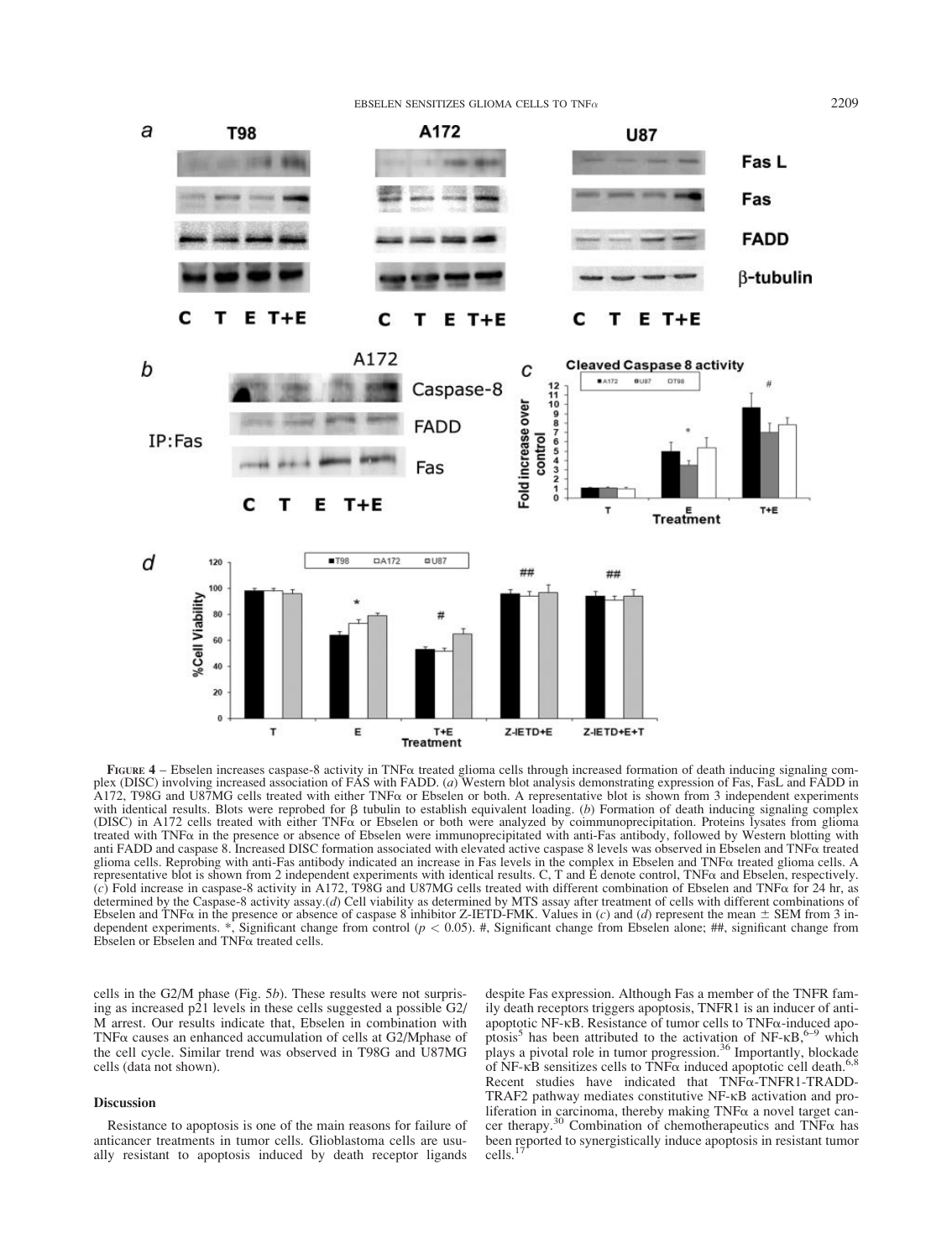

FIGURE  $5$  – Ebselen effects the expression of cell cycle regulators to induce G2/M arrest (a) The expressions of cMyc and p21 in cells treated with TNF<sub>a</sub> or Ebselen or both for 24 hr were analyzed by Western blotting. A representative blot is shown from 3 independent experiments with identical results. Blots were reprobed for  $\beta$  tubulin to establish equivalent loading. (b) Treatment of glioma cells with a combination of Ebselen and TNFa increases accumulation of cells in G2/M arrest in the cell cycle. FACS analysis was performed on cells treated with different combinations of Ebselen and TNFa, and the percentages of cells in the various cell cycle phases were plotted. FACS analysis profiles of cells treated with TNFa or Ebselen or both is shown. Insets indicated percentage cells in G1, S and G2/M phase of the cell cycle in A172 cells. C, T and E denote control,  $TNF\alpha$  and Ebselen, respectively. [Color figure can be viewed in the online issue, which is available at www.interscience. wiley.com.]

Organoselenium Ebselen inhibits TNFa induced endothelial cell activation through inhibition of TRAF2 signaling and NF-KB activation. $37$  Ebselen not only inhibits inflammation induced NF- $\kappa$ B activity, but also suppresses the phosphorylation of JNK.<sup>38</sup> On the other hand, Ebselen renders protection against T cell dependent and TNF $\alpha$ -mediated apoptotic injury, through NF- $\kappa$ B-depend-<br>ent mechanism.<sup>39</sup> Although these diverse pharmacological ability of Ebselen to modulate  $TNF\alpha$  activity can neither be explained in the light of its antioxidant property nor its GSH peroxidase-like catalytic activity,<sup>39,40</sup> it is clearly evident that Ebselen affects NFKB activity to regulate subsequent signaling events. Because resistance of tumor cells to  $TNF\alpha$ -induced apoptosis is attributed to  $NF\kappa B$  activation,  $6-9$  we investigated whether the ability of Ebselen to exert its chemopreventive effect by targeting NF- $\kappa$ B signaling pathway,<sup>18</sup> could sensitize glioma cells to TNF $\alpha$ induced apoptosis.

TRADD is a crucial signal adaptor in mediating intracellular responses from TNFR1 as interaction of TRADD with TNFR1 not only triggers apoptosis,<sup>10,11</sup> but is also required for TNFR1 to induce  $\overrightarrow{NF-kB}$  activation through TRAF2.<sup>41</sup> Also, exogenous TRADD expression sensitizes glioma cells to ionizing radiation and chemotherapy.<sup>42</sup> Our studies indicated that, TRADD and

TRAF2 expression and interaction determine the fate of TNF $\alpha$ treated glioma cells between survival and death by triggering either NF-KB activation or apoptosis. The decrease in TRAF2 in the TNFR1-TRADD-TRAF2 complex in Ebselen and TNFa treated cells agrees with previous findings that the apoptotic pathway acti-<br>vated by TNFR1 does not require TRAF2.<sup>10</sup> Although TRAF2 is dispensable for apoptosis it is indispensable for  $NF$ - $\kappa$ B activation. TRAF2 coprecipitated with TRADD in TNFa treated cells consistent with elevated NF- $\kappa$ B activity in these cells. The decreased TRAF2 level in TNFR1-TRADD-TRAF2 complex in TNF $\alpha$  and Ebselen treated cells was concomitant with decrease NF-KB activity and increased apoptosis.

Concurrent with the decrease in TRAF2 in this complex, an increase in active caspase-8 level in the DISC was observed in cells treated with a combination of Ebselen and TNFa. This increase in caspase-8 activity was crucial in triggering apoptosis as inhibition of caspase-8 activity abrogated the ability of Ebselen and  $TNF\alpha$  to induce apoptosis. Although Ebselen treated cells displayed low levels of TRAF2 in the TNFR1-TRAF2-TRADD when compared with Ebselen and  $TNF\alpha$  treated glioma cells, enhanced caspase 8 activation in the later possibly resulted in greater cell death. In addition to downregulating NF-KB activity,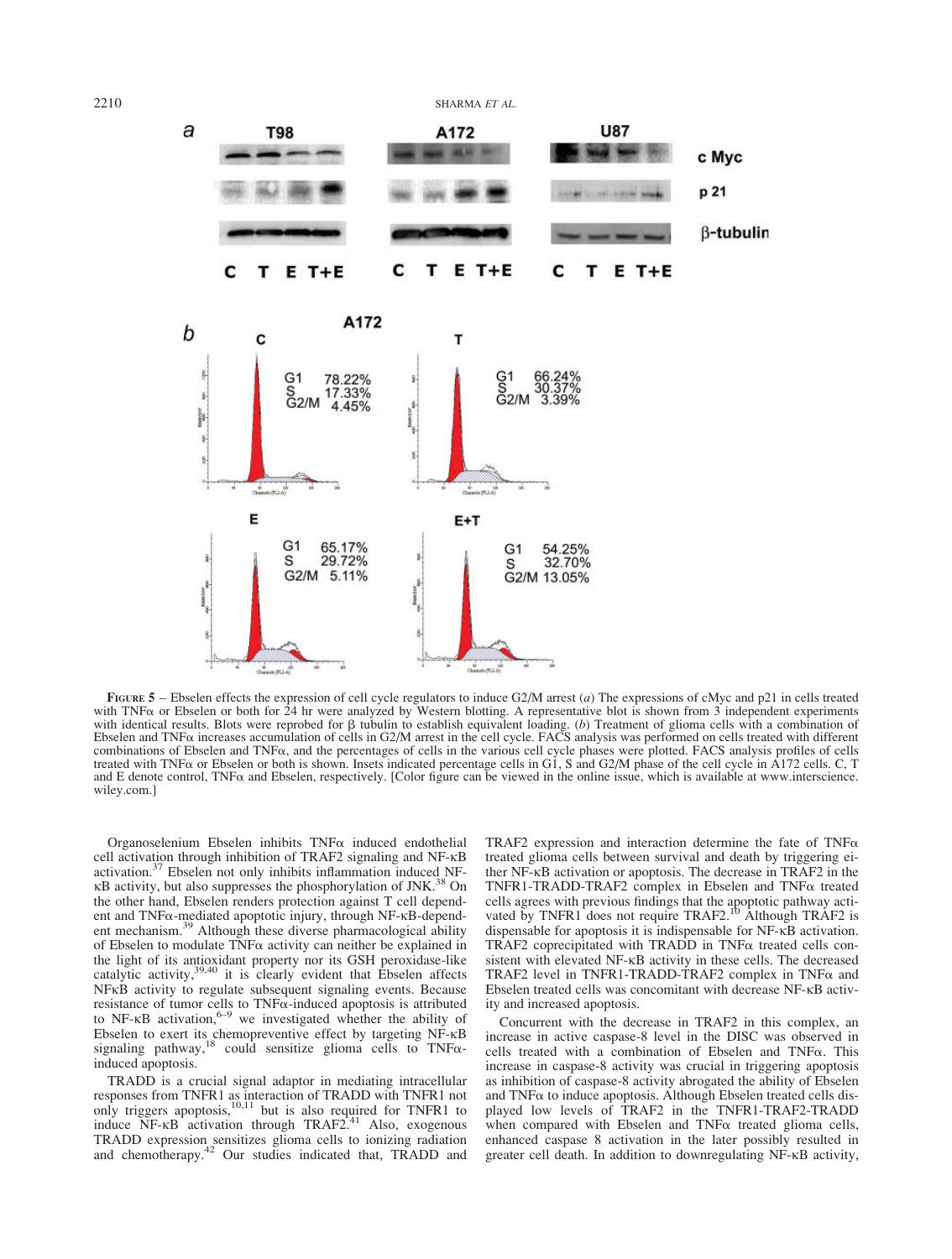Ebselen also potentiated Fas-mediated apoptosis by enhancing caspase-8 activity in the DISC, events subsequently leading to activation of apoptotic cascades. Taken together, Ebselen sensitized TNFa treated glioma cells to apoptosis by modulating the formation of two independent complexes through separate signaling pathways. Our studies suggest that in  $TNF\alpha$  treated cells, Ebselen utilizes Fas to transduce death signal through DISC formation. The formation of DISC was concurrent with increased TRADD and decreased TRAF2 expression that was associated with decreased NF- $\kappa$ B activity and apoptosis. Because increased NF- $\kappa$ B activation is critical for protection of leukemic eosinophils from Fas-mediated apoptosis,<sup>21</sup> it is possible that reduced NF- $\kappa$ B activity in Ebselen and  $TNF\alpha$  treated glioma cells could have resulted in increased Fas-mediated apoptosis.

Increased accumulation of cells at the G2/M phase in cells treated with Ebselen and TNF $\alpha$  was concomitant with increased p21 levels. Temozolomide, a DNA-methylating agent introduced into Phase II and III trials for the treatment of GBM, induces G2/ M arrest in gliomas.<sup>43</sup> The ability of Ebselen to modulate signaling responses in TNFa treated glioma to impair resistance to  $TNF\alpha$ -induced apoptosis as well as to mediate a block in the G2/ M phase of the cell cycle, raises the possibility that combination chemotherapy regimen consisting Ebselen and  $TNF\alpha$  might serve as an effective therapeutic strategy.

#### Acknowledgements

This work was supported by a grant from the Defence Research and Development Organization (DRDO), Government of India, to ES. The authors thank Mr. Uttam Kumar Saini for technical assistance.

#### References

- 1. DeAngelis LM. Brain tumors. N Engl J Med 2001;344:114–23.
- 2. Xia S, Rosen EM, Laterra J. Sensitization of glioma cells to Fas-dependent apoptosis by chemotherapy-induced oxidative stress. Cancer Res 2005;65:5248–55.
- 3. Aggarwal BB. Signalling pathways of the TNF superfamily: a doubleedged sword. Nat Rev Immunol 2003;3:745-56.
- 4. Wallach D, Varfolomeev EE, Malinin NL, Goltsev YV, Kovalenko AV, Boldin MP. Tumor necrosis factor receptor and Fas signaling mechanisms. Annu Rev Immunol 1999;17:331–67.
- 5. Tsujimoto M, Yip YK, Vilcek J. Tumor necrosis factor: specific binding and internalization in sensitive and resistant cells. Proc Natl Acad Sci USA 1985;82:7626–30.
- 6. Beg AA, Baltimore D. An essential role for NF-KB in preventing TNF-a-induced cell death. Science 1996;274:782–4.
- 7. Van Antwerp DJ, Martin SJ, Kafri T, Green DR, Verma IM. Suppression of TNF- $\alpha$ -induced apoptosis by NF- $\kappa$ B. Science 1996;274:787– 9.
- 8. Wang CY, Mayo MW, Baldwin AS, Jr. TNF- and cancer therapyinduced apoptosis: potentiation by inhibition of NF-KB. Science 1996;274:784–7.
- 9. Wang CY, Mayo MW, Korneluk RG, Goeddel DV, Baldwin AS, Jr. NF-KB antiapoptosis: induction of TRAF1 and TRAF2 and c-IAP1 and c-IAP2 to suppress caspase-8 activation. Science 1998;281:1680– 3.
- 10. Hsu H, Shu HB, Pan MG, Goeddel DV. TRADD-TRAF2 and TRADD-FADD interactions define two distinct TNF receptor 1 signal transduction pathways. Cell 1996;84:299–308.
- 11. Hsu H, Xiong J, Goeddel DV. The TNF receptor 1-associated protein TRADD signals cell death and NF-KB activation. Cell 1995;81:495– 504.
- 12. Chen G, Goeddel DV. TNF-R1 signaling: a beautiful pathway. Science 2002;296:1634–5.
- 13. Tachibana O, Nakazawa H, Lampe J, Watanabe K, Kleihues P, Ohgaki H. Expression of Fas/APO-1 during the progression of astrocytomas. Cancer Res 1995;55:5528–30.
- 14. Riffkin CD, Gray AZ, Hawkins CJ, Chow CW, Ashley DM. Ex vivo pediatric brain tumors express Fas (CD95) and FasL (CD95L) and are resistant to apoptosis induction. Neuro Oncol 2001;3:229–40.
- 15. Boldin MP, Mett IL, Varfolomeev EE, Chumakov I, Shemer-Avni Y, Camonis JH, Wallach D. Self-association of the ''death domains'' of the p55 tumor necrosis factor (TNF) receptor and Fas/APO1 prompts signaling for TNF and Fas/APO1 effects. J Biol Chem 1995;270:387-91.
- 16. Kischkel FC, Hellbardt S, Behrmann I, Germer M, Pawlita M, Krammer PH, Peter ME. Cytotoxicity-dependent APO-1 (Fas/CD95) associated proteins form a death-inducing signaling complex (DISC) with the receptor. EMBO J 1995;14:5579–88.
- 17. Safrit JT, Bonavida B. Sensitivity of resistant human tumor cell lines to tumor necrosis factor and adriamycin used in combination: correlation between down-regulation of tumor necrosis factor-messenger RNA induction and overcoming resistance. Cancer Res 1992;52: 6630–7.
- 18. Gasparian AV, Yao YJ, Lu J, Yemelyanov AY, Lyakh LA, Slaga TJ, Budunova IV. Selenium compounds inhibit I  $\kappa$ B kinase (IKK) and nuclear factor- $\kappa$ B (NF- $\kappa$ B) in prostate cancer cells. Mol Cancer Ther 2002;1:1079–87.
- 19. Sundaram N, Pahwa AK, Ard MD, Lin N, Perkins E, Bowles AP, Jr. Selenium causes growth inhibition and apoptosis in human brain tumor cell lines. J Neurooncol 2000;46:125–33.
- 20. Jozsef L, Filep JG. Selenium-containing compounds attenuate peroxynitrite-mediated NF-KB and AP-1 activation and interleukin-8 gene and protein expression in human leukocytes. Free Radic Biol Med 2003;35:1018–27.
- 21. Qin Y, Camoretti-Mercado B, Blokh L, Long CG, Ko FD, Hamann KJ. Fas resistance of leukemic eosinophils is due to activation of NFjB by Fas ligation. J Immunol 2002;169:3536–44.
- 22. Yamaguchi K, Uzzo RG, Pimkina J, Makhov P, Golovine K, Crispen P, Kolenko VM. Methylseleninic acid sensitizes prostate cancer cells to TRAIL-mediated apoptosis. Oncogene 2005;24:5868–77.
- 23. Sharma V, Joseph C, Ghosh S, Agarwal A, Mishra MK, Sen E. Kaempferol induces apoptosis in glioblastoma cells through oxidative stress. Mol Cancer Ther 2007;6:2544–53.
- 24. Sen E, Alam S, Meyers C. Genetic and biochemical analysis of cis regulatory elements within the keratinocyte enhancer region of the human papillomavirus type 31 upstream regulatory region during different stages of the viral life cycle. J Virol 2004;78:612– 29.
- 25. Alam S, Sen E, Brashear H, Meyers C. Adeno-associated virus type 2 increases proteosome-dependent degradation of p21WAF1 in a human papillomavirus type 31b-positive cervical carcinoma line. J Virol 2006;80:4927–39.
- 26. Rooprai HK, Kyriazis I, Nuttall RK, Edwards DR, Zicha D, Aubyn D, Davies D, Gullan R, Pilkington GJ. Inhibition of invasion and induction of apoptosis by selenium in human malignant brain tumour cells in vitro. Int J Oncol 2007;30:1263–71.
- 27. Kumar S, Lavin MF. The ICE family of cysteine proteases as effec-tors of cell death. Cell Death Differ 1996;3:255–67.
- 28. Devin A, Cook A, Lin Y, Rodriguez Y, Kelliher M, Liu Z. The distinct roles of TRAF2 and RIP in IKK activation by TNF-R1: TRAF2 recruits IKK to TNF-R1 while RIP mediates IKK activation. Immunity 2000;12:419–29.
- 29. Micheau O, Tschopp J. Induction of TNF receptor I-mediated apopto-sis via two sequential signaling complexes. Cell 2003;114:181– 90.
- 30. Jackson-Bernitsas DG, Ichikawa H, Takada Y, Myers JN, Lin XL, Darnay BG, Chaturvedi MM, Aggarwal BB. Evidence that TNF-TNFR1-TRADD-TRAF2-RIP-TAK1-IKK pathway mediates constitutive NF- $\kappa$ B activation and proliferation in human head and neck squamous cell carcinoma. Oncogene 2007;26:1385–97.
- 31. Jin Z, El-Deiry WS. Distinct signaling pathways in TRAIL- versus tumor necrosis factor-induced apoptosis. Mol Cell Biol 2006;26: 8136–48.
- 32. Ashkenazi A. Targeting death and decoy receptors of the tumour-necrosis factor superfamily. Nat Rev 2002;2:420–30.
- 33. Shishodia S, Sethi G, Konopleva M, Andreeff M, Aggarwal BB. A synthetic triterpenoid. CDDO-Me, inhibits. IkBa kinase and enhances apoptosis induced by. TNF and chemotherapeutic agents through down-regulation of expression of nuclear factor kappa. B-regulated gene products in human leukemic cells. Clin Cancer Res 2006;12: 1828–38.
- 34. Vigneron A, Cherier J, Barre B, Gamelin E, Coqueret O. The cell cycle inhibitor p21waf1 binds to the myc and cdc25A promoters upon DNA damage and induces transcriptional repression. J Biol Chem 2006;281:34742–50.
- 35. Coqueret O. New roles for p21 and p27 cell-cycle inhibitors: a function for each cell compartment? Trends Cell Biol 2003;13:65–70.
- 36. Sun SC, Xiao G. Deregulation of NF-KB and its upstream kinases in cancer. Cancer Metastasis Rev 2003;22:405–22.